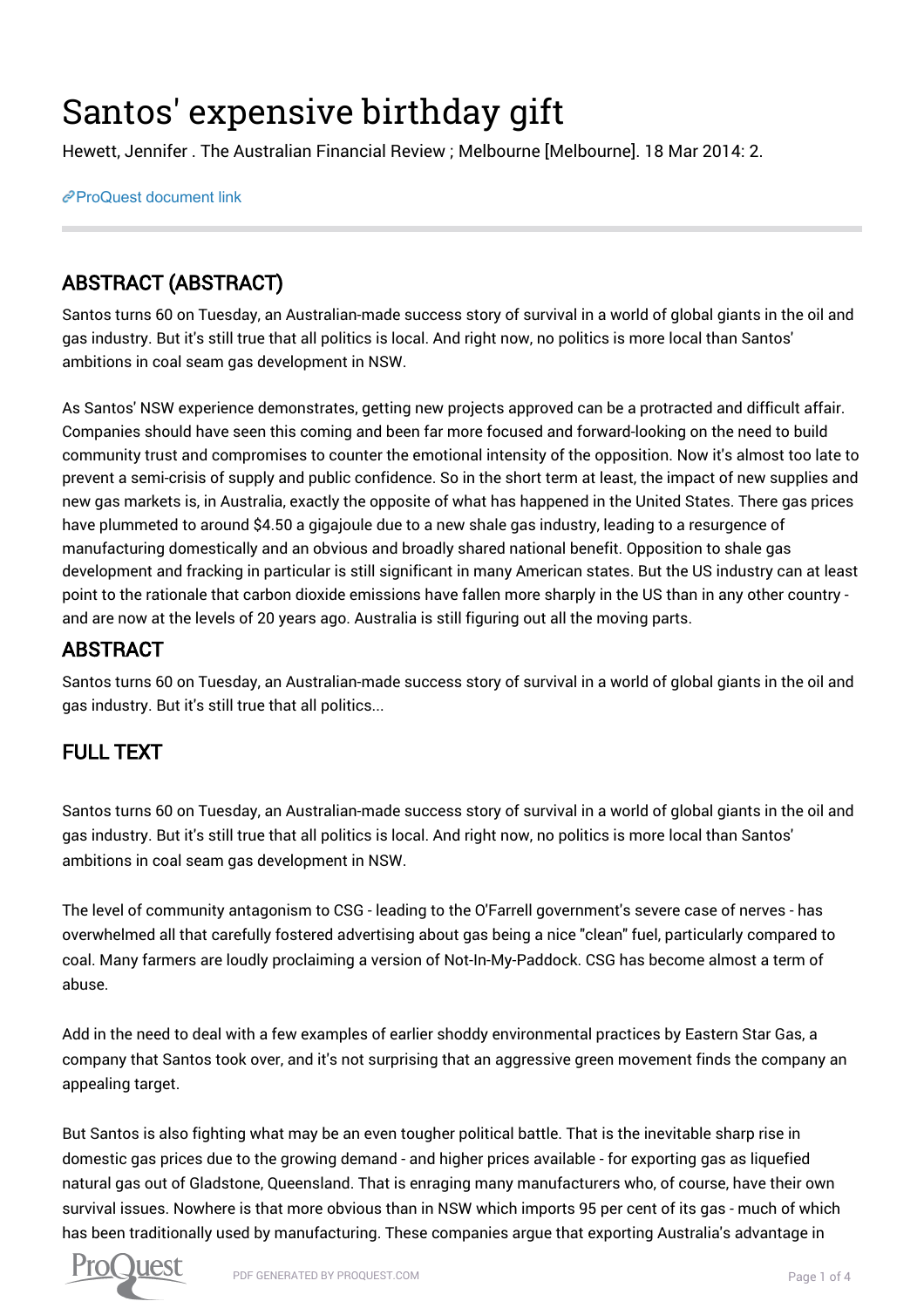relatively low-cost energy production is totally counterproductive for the economy.Contradictory forces sweep the economy

So that makes Santos' potential - as well as its various political problems - emblematic of the contradictory forces sweeping through the Australian economy. These include the trade-offs between environmental protections and commercial needs, between protecting local industry and chasing higher export prices and between balancing surging job demand and costs in the construction phase of resources projects and the big let-down in the production phase.

Santos, for example, is a partner in one of the three huge and separate LNG projects now being built simultaneously at Gladstone at a cost of \$70 billion. At the moment around 20,000 people are employed in highly paid jobs in construction and Gladstone is booming. Within a couple of years, the number of employees will be down to a maximum of 5000 running those same operations. There are no big new resources projects in the pipeline to soak up that construction workforce.

It's not just that Australia has priced itself out of the market. Resources companies worldwide are also focused on cutting costs, returning capital and reducing risks rather than expanding. The impact of that has already flowed into the jobs market in Western Australia and Queensland and will not change direction. But just as with jobs in the car industry, it's taking a while for reality to register.

The other catch is that, starting next year, all three LNG projects at Gladstone are going to be initially short of gas from Queensland to fulfil their massive export contracts. That's even though the industry in that state is much more developed and accepted in rural areas, where many see the "rent" paid for wells and drilling as a way to revitalise communities.Supply crunch ahead

The obvious alternative is to take more gas from existing supplies in the Cooper Basin and Bass Strait. But that demand - and the higher prices available in the export market - ensures that there will be a supply crunch in states like NSW from around 2016 unless customers are willing to pay much higher prices.

That is even though the wholesale demand for power in Australia is declining as manufacturing businesses have closed or become far more energy efficient and renewables have become a bigger part of the mix.

Already gas prices have risen from a low \$3 a gigajoule to \$8-\$9 a gigajoule in recent contracts. Citi predicts that wholesale price spike could go as high as \$10-\$12 a gigajoule for at least 12 months from late next year before receding to today's (still relatively elevated) prices. It also believes that the three big Gladstone LNG exporters will remain in the domestic market for longer-term supply contracts.

The loud complaints about the effect on prices won't make any politician happy. Those trade-offs are a lot more complicated than the promise to abolish the carbon tax. And the problem of guaranteeing supply is particularly acute in NSW.

The industry's response is to argue that the days of cheap gas were coming to an end anyway and the best means to get prices down over time is to increase supply.

But as Santos' NSW experience demonstrates, getting new projects approved can be a protracted and difficult affair. Companies should have seen this coming and been far more focused and forward-looking on the need to build community trust and compromises to counter the emotional intensity of the opposition. Now it's almost too

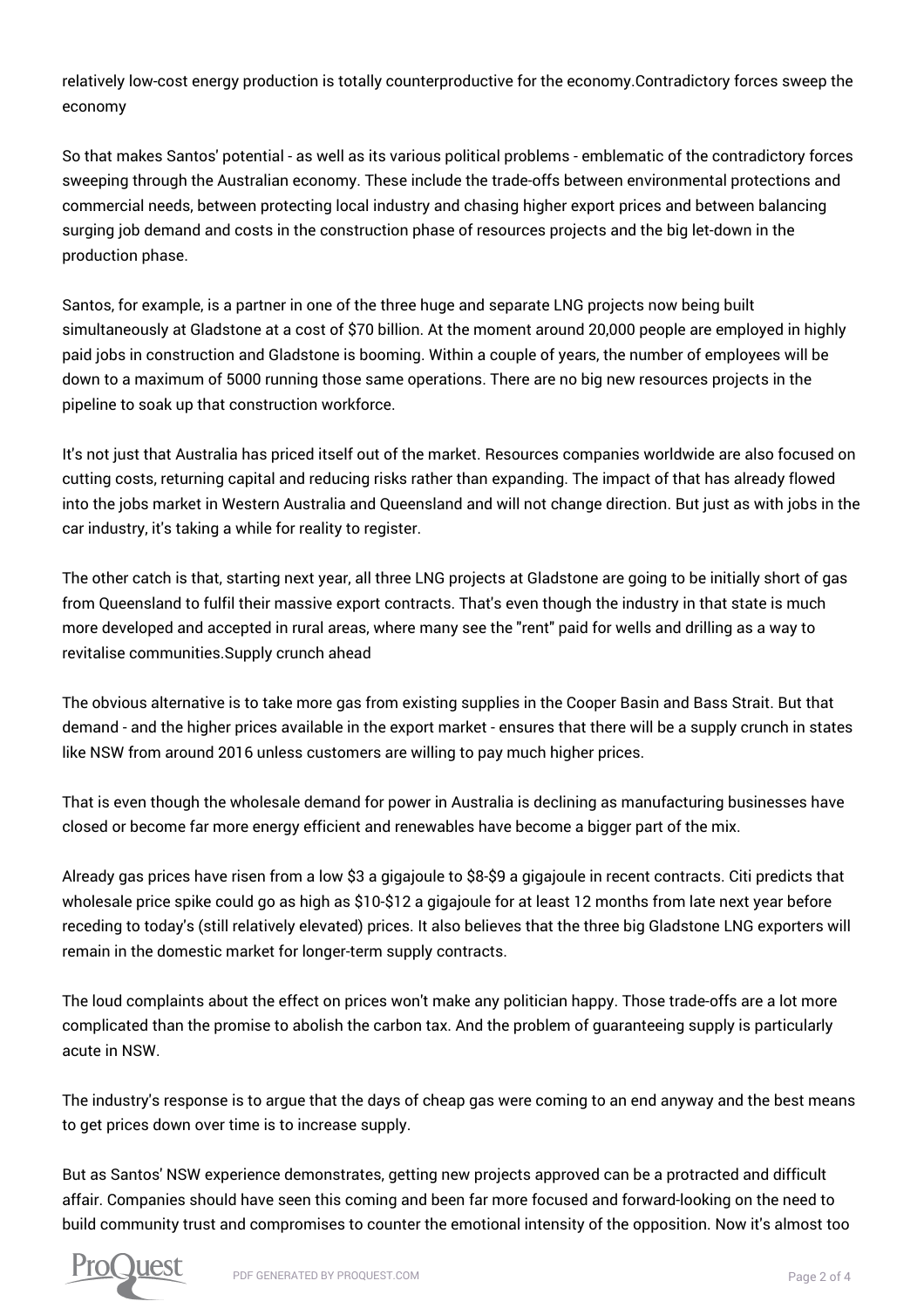late to prevent a semi-crisis of supply and public confidence. So in the short term at least, the impact of new supplies and new gas markets is, in Australia, exactly the opposite of what has happened in the United States. There gas prices have plummeted to around \$4.50 a gigajoule due to a new shale gas industry, leading to a resurgence of manufacturing domestically and an obvious and broadly shared national benefit. Opposition to shale gas development and fracking in particular is still significant in many American states. But the US industry can at least point to the rationale that carbon dioxide emissions have fallen more sharply in the US than in any other country - and are now at the levels of 20 years ago. Australia is still figuring out all the moving parts.

#### DETAILS

| Subject:                       | Manufacturing; Prices; Natural gas; LNG; International trade; Gasoline prices;<br>Petroleum industry; Gas industry                                             |
|--------------------------------|----------------------------------------------------------------------------------------------------------------------------------------------------------------|
| <b>Business indexing term:</b> | Subject: International trade Gasoline prices Petroleum industry Gas industry;<br>Industry: 32512 : Industrial Gas Manufacturing 21113 : Natural Gas Extraction |
| Location:                      | Queensland Australia; Western Australia Australia; Australia                                                                                                   |
| <b>Classification:</b>         | 32512: Industrial Gas Manufacturing; 21113: Natural Gas Extraction                                                                                             |
| <b>Publication title:</b>      | The Australian Financial Review; Melbourne                                                                                                                     |
| <b>First page:</b>             | 2                                                                                                                                                              |
| <b>Publication year:</b>       | 2014                                                                                                                                                           |
| <b>Publication date:</b>       | Mar 18, 2014                                                                                                                                                   |
| Publisher:                     | <b>Fairfax Media Publications Pty Limited</b>                                                                                                                  |
| Place of publication:          | Melbourne                                                                                                                                                      |
| <b>Country of publication:</b> | Australia, Melbourne                                                                                                                                           |
| <b>Publication subject:</b>    | <b>Business And Economics--Public Finance, Taxation</b>                                                                                                        |
| ISSN:                          | 04042018                                                                                                                                                       |
| e-ISSN:                        | 14449900                                                                                                                                                       |
| Source type:                   | Newspaper                                                                                                                                                      |
| Language of publication:       | English                                                                                                                                                        |
| Document type:                 | <b>News</b>                                                                                                                                                    |
| <b>ProQuest document ID:</b>   | 1753403452                                                                                                                                                     |